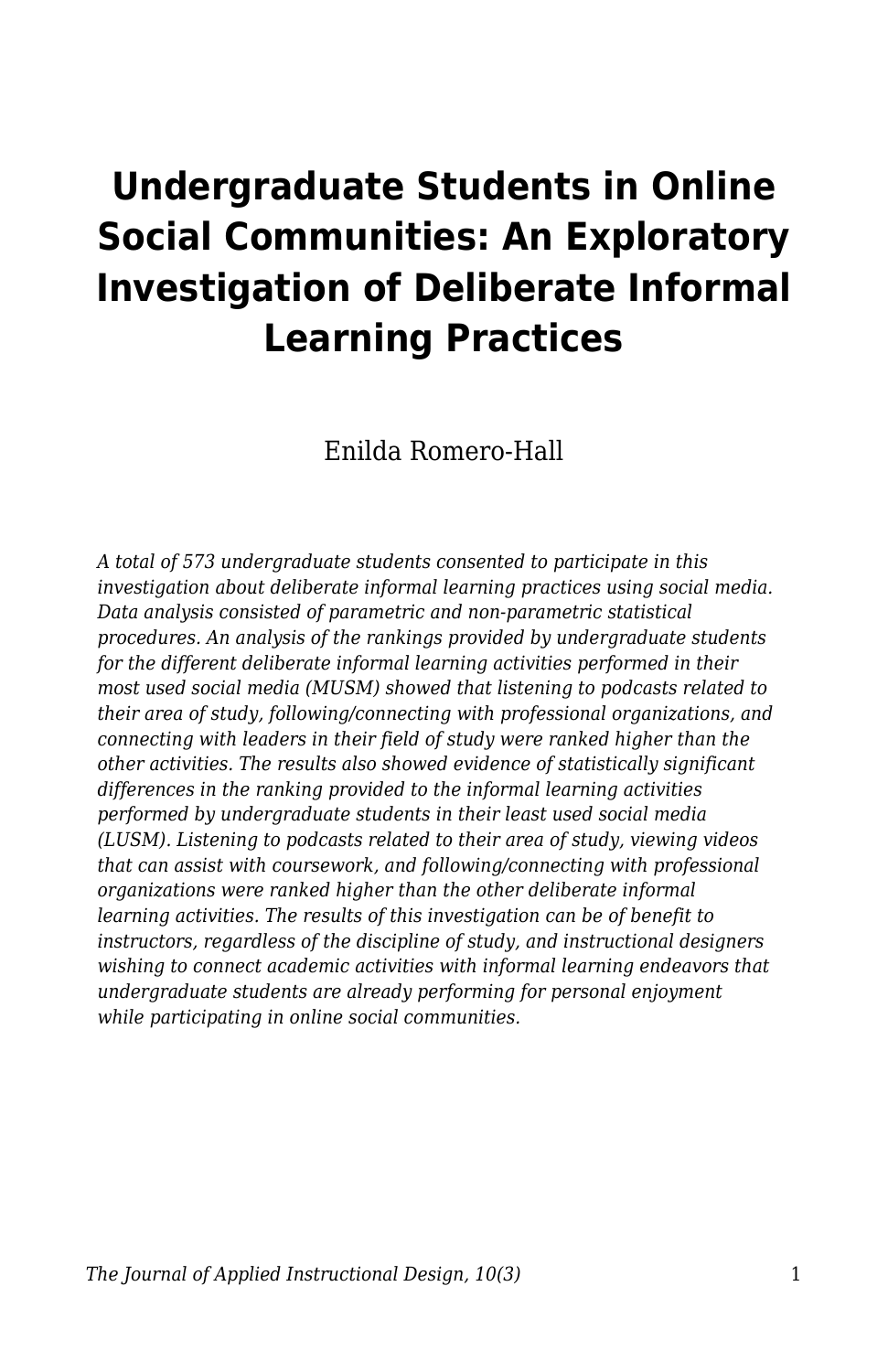## **Introduction**

In education and training settings, we often use the term "informal learning" to describe learning experiences that do not follow a specific curriculum and are not restricted to a specific environment (Richter et al., 2011). Other definitions of informal learning refer to education that is never organized, has no set objectives, and is not intentionally undertaken as a learning activity (Werquin, 2007). It is very possible that learners can shift seamlessly between formal and informal learning (Moore, 2016). Additionally, Moore (2016) states that during informal learning, the learners may or may not acknowledge that they are acquiring new information. Eraut (2004) refers to this type of informal learning as implicit learning. Eraut (2004) also distinguishes two other types of informal learning: reactive and deliberate learning. Reactive learning refers to a situation in which the individual is aware that informal learning is occurring; however, it happens spontaneously in a specific context. Deliberate learning refers to informal learning that occurs when an individual takes time to think about how and where to gather information.

According to Rehm and Notten (2016), online social communities provide an adequate environment in which individuals can engage in activities that lead to deliberate informal learning. Today content creation applications, such as social media, facilitate creating and sharing knowledge (Romero-Hall, 2017a). Previous researchers have argued that, through these multi-user connections and support systems, individuals using social media can in turn have access to content and participation in informal learning experiences (Rehm & Notten, 2016; Romero-Hall, 2017a). Although learning is not guaranteed from simply using social media, these social opportunity spaces provide the right set of circumstances to engage with others and forster knowledge creation and learning processes (Romero-Hall, 2017b; Romero-Hall, 2017c).

There have been many investigations related to informal learning occurring in online social communities in various settings, platforms, and populations (Rehm & Notten, 2016; Tucker, 2019; Chen & Bryer, 2012; Fox & Ralston, 2016; Garcia et al., 2015; Russo et al., 2009). However, further investigations are needed to address informal learning by undergraduate students engaged in online social communities. Research has clearly stated that young individuals, including undergraduate students, are avid users of social media (Chen & Bryer, 2012). What remains understudied is the informal learning that occurs via day-to-day interactions with content in online social communities. A better understanding of how undergraduate students partake in informal learning while participating in online social communities can help inform educators wanting to use social media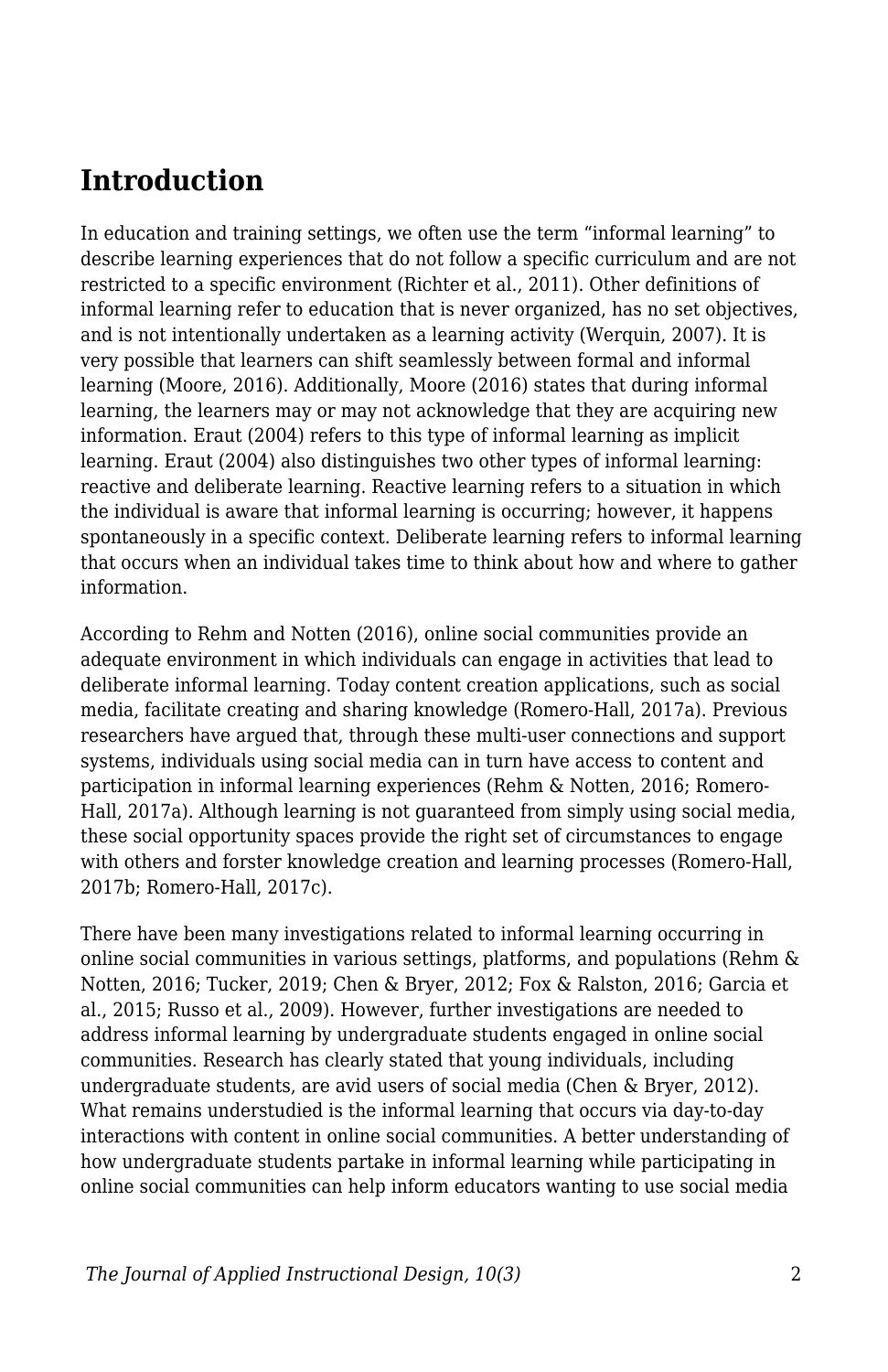for education. The aim of this investigation was to further understand which deliberate informal learning activities are more commonly performed by undergraduate students while participating in online social communities for personal purposes.

## **Literature Review**

Social media, and online social communities, are infiltrating the educational arena (Chen & Bryer, 2012; Gao et al., 2012). There are many research efforts focused on the use of social media in formal teaching and learning (Dabbagh & Kitsantas, 2012; Manca & Ranieri, 2016, 2017; Gao et al., 2012). However, the results on whether young individuals favor using social media in their formal learning experiences is mixed (Greenhow & Lewin, 2016; Garcia et al., 2015). In addition, researchers have warned against the use of social media in formal learning settings due to potential negative effects and risks associated with addiction and distractions (Lau, 2017; Terry et al., 2016; Wu, 2017), social isolation (Shensa et al., 2016; Whaite et al., 2018), online harassment (Gosse et al., 2021), lack of data privacy (Krutka et al., 2019), algorithms of oppression (Benjamin, 2019), misinformation (Eckberg et al., 2018), and others. However, researchers still believe that social media has the potential to engage users through collaboration, allow connection with educational contexts, and help blur the line between formal and informal learning (Chen & Bryer, 2012; Greenhow & Lewin, 2016).

Many researchers have explored the potential of social media to help create outlets of informal learning while looking at different populations, settings, and platforms. For example, Fox and Ralston (2016) explored how social media served as informal learning environments for lesbians, gay, bisexual, transgender, questioning, and otherwise-identified (LGBTQ) individuals during formative stages of their LGBTQ identity. The results of this investigation showed that social media allowed participants to research a diversity of topics. One of the main benefits was that participants accessed the information they were seeking while having anonymity to accomplish their learning goals (Fox & Ralston, 2016). Social media as a tool for informal learning has also been studied by researchers wishing to better understand how and when K-16 teachers and instructors who use the various platforms for informal professional development benefit from it (Rehm & Notten, 2016; Greenhalgh & Koehler, 2017; Carpenter & Krutka, 2014). For example, Rehm and Notten (2016) looked at how Twitter contributed to continuous professional development of teachers by initiating and fostering informal learning. The results of the investigation supported this claim and, in fact, established that teachers' participation in hashtag conversations or chats contributed to structural formation of their social capital. Similarly, results were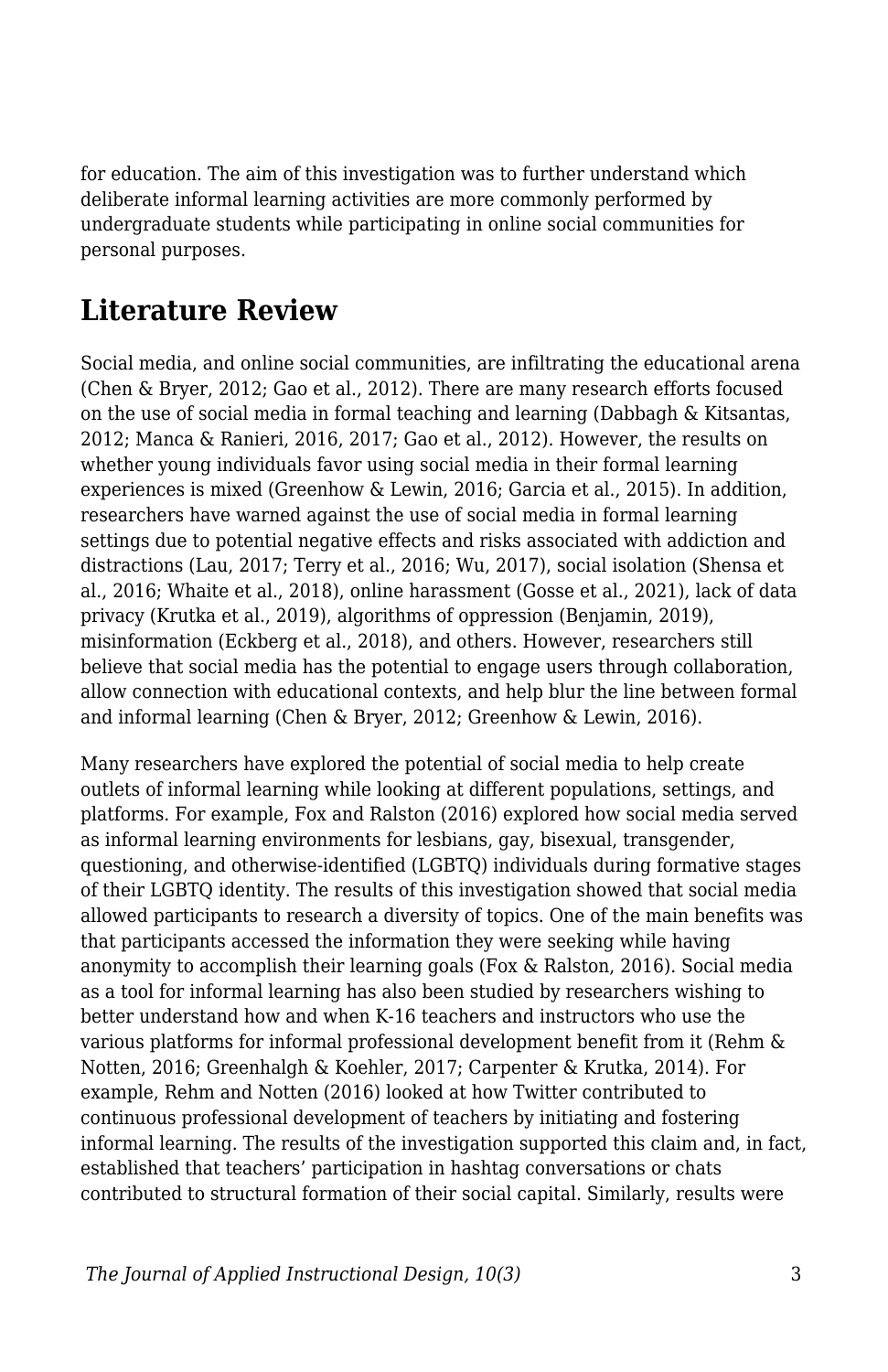obtained by Greenhalgh and Koehler (2017) who investigated the use of just-intime professional development using a Twitter hashtag for French teachers preparing to discuss recent terrorist attacks with their students. Carpenter and Krutka (2014) also discussed how Twitter was credited, by teachers, with providing opportunities to access novel ideas and stay abreast of education advances and trends, particularly regarding educational technology. In the higher education setting, Chen and Bryer (2012) explored the use of social media among faculty in the discipline of public administration. The results were the same as those previously expressed in other studies; faculty felt that with adequate strategies social media could facilitate informal learning.

Researchers have also aimed to investigate how students use social media for informal learning and peer support outside the classroom when they are not required to engage and interact with an instructor. Garcia et al. (2015) found that social media outside the classroom resulted in the development of a complex, invisible, and organic social network amongst students. However, this investigation was not able to determine the nature of the interaction. In their investigation, Garcia et al. (2015) were not able to clarify if the students were interacting for social or informal learning reasons.

## **Theoretical Background, Purpose Statement, and Research Questions**

Russo et al. (2009) stated that social media use has shifted the focus from institutional custodianship to a more participatory form of learning. This participatory form of learning is encouraged by both Vygotsky's Social Development Theory and Siemens' Connectivism Theory. According to Vygotsky's (1978) Social Development Theory, there are three critical components in the construction of knowledge: the zone of proximal development (ZPD), social interactions, and the more knowledgeable other (MKO). The ZPD refers to the distance between the actual development level while engaging in independent problem solving and the level of potential development while engaging in problem solving in collaboration with more capable peers (Vygotsky, 1978). The MKO refers to interactions with anyone who has a better understanding or a higher ability level than the learner with respect to a task, process, or concept. Last, social interactions refer to instances in which an individual comes in contact and interacts with others and that individual, in turn, starts to assimilate and internalize knowledge while adding their own value as well (Vygotsky, 1978). Vygotsky's (1978) Social Development Theory and specifically the social interaction element has major implications for informal learning facilitated by peer collaboration.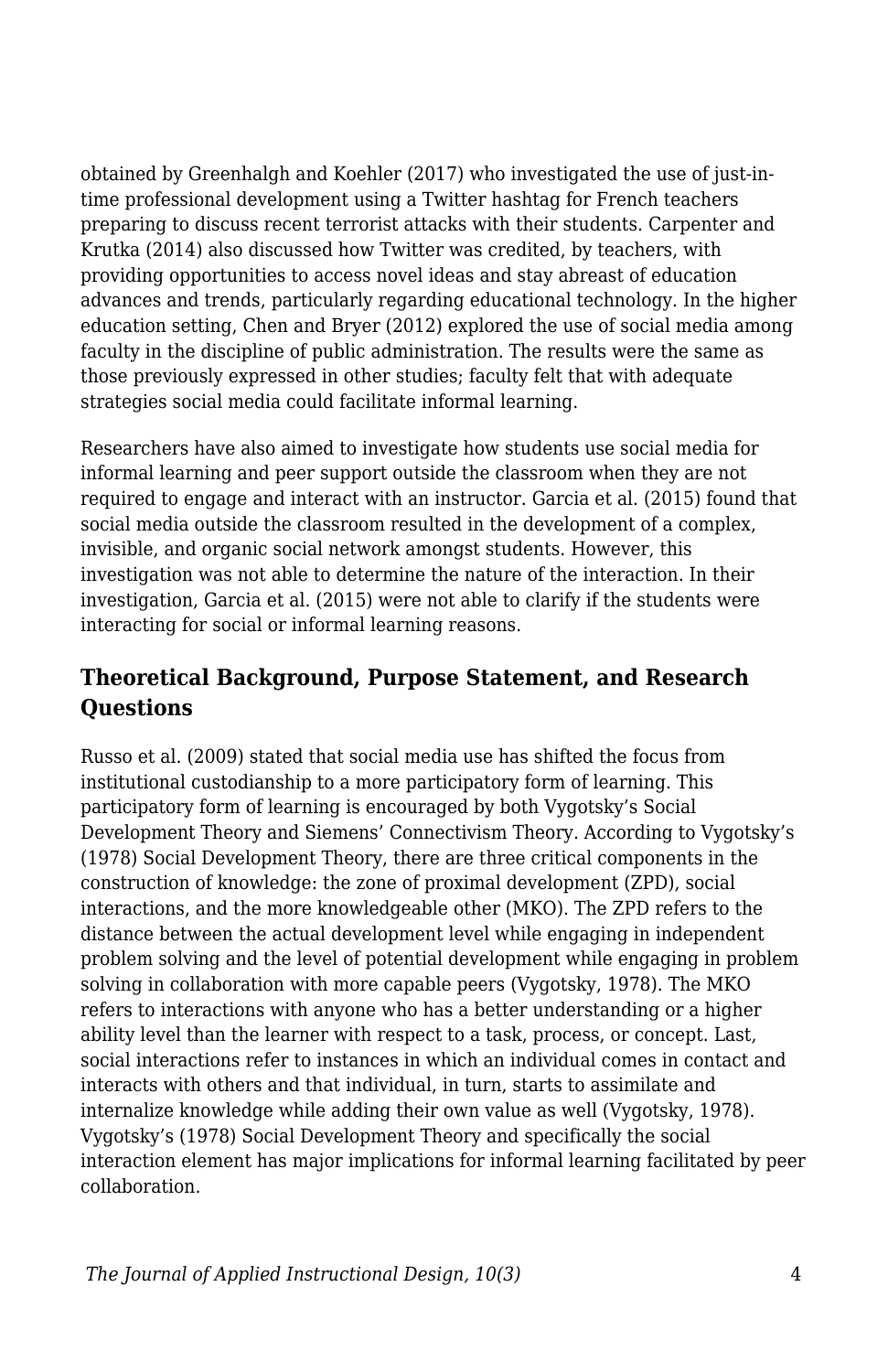Connectivism further encourages learning in a participatory manner and considers these types of social engagements in a digital environment. According to Siemens (2005), connectivism theory implies that "learning can reside outside of ourselves, is focused on connecting specialized information sets, and the connections that enable us to learn are more important than our current state of knowing." Several key principles of connectivism relate to the informal learning experiences that individuals experience while using online social communities. These principles are the following: a) learning and knowledge rests in diversity of opinions, b) learning is a process of connecting specialized nodes or information sources, and c) nurturing and maintaining connections is needed to facilitate continual learning (Siemens, 2005). Connectivism presents a theory in which learning is no longer an individualist process, instead learning is an open, connected, real-time, information flow between many individuals, in various in-person and digital settings.

Vygotsky's Social Development Theory (1978) and Siemen's Connectivism Theory (2005) raise awareness and provide value to the shared social interaction of peers who work on a task cooperatively or interact with one another. Given these two theoretical underpinnings and the value of shared social interactions during the learning process, this investigation focused on gaining an understanding of the deliberate informal learning activities performed by undergraduate students in their online social communities. In particular, this investigation aimed to gain insights on the deliberate informal learning activities performed by the learners' while using their most used social media (MUSM) and least used social media (LUSM). This investigation also helped determine how frequently undergraduate students perform these deliberate informal learning activities. For this investigation, the MUSM is defined as the social media for which the participant had an account for and used the most. Similarly, the LUSM is defined as the social media for which the participant had an account for but would use the least. The research questions that guided this investigation were the following:

- RQ1: What deliberate informal learning activities do undergraduate students perform most when logged in to their MUSM?
- RQ2: What deliberate informal learning activities do undergraduate students perform most when logged in to their LUSM?
- RQ3: Does social media preference and rate of occurrence have an effect on the number of informal learning activities carried out by undergraduate students?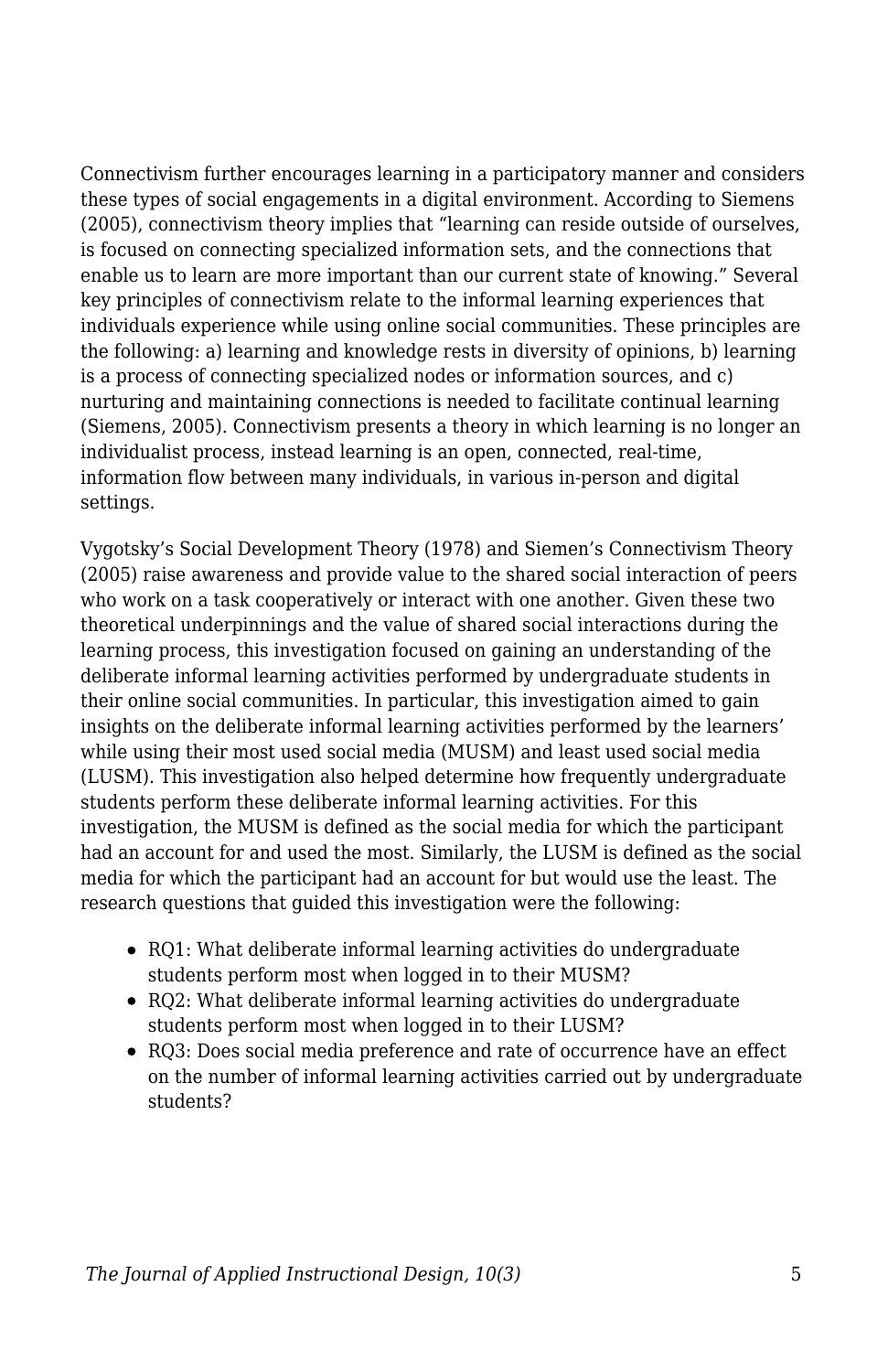## **Methods**

### **Recruitment**

This investigation had IRB approval (IRB 18-008). Participants ( $n = 573$ ) were undergraduate students attending an institution of higher education in the Southeastern United States. With approval of an IRB, the Office of Institutional Research provided to the principal investigator a password-protected MS Excel spreadsheet with emails of all undergraduate students enrolled at the institution (approximately 8,500 undergraduate students). The principal investigator used the Qualtrics email distribution setting to import the email addresses and send an invitation to participate to all undergraduate students included in the MS Excel spreadsheet. The email invitation to participate included the IRB approval number, the name and contact information of the principal investigator, the aim of the investigation, the amount of time it would take to complete the survey, the risks (if any) and benefits of participation, and the option to unsubscribe from reminder emails. The total recruitment period was one month. During the recruitment period, three reminder emails were sent out (one every two weeks). At the end of the data collection period, a thank you email was sent to participants.

#### **Electronic Survey**

The survey was created using Qualtrics. Once participants clicked on the survey link in the email invitation, they were asked to provide informed consent to participate. If a student consented to participate by selecting the "I consent to participate" option, they were directed to nine demographic questions. Following the demographic questions, participants were asked to respond to specific questions regarding their social media level of usage and participation. Participants were asked to categorize and rank six self-motivated deliberate informal learning activities performed in their MUSM and LUSM (see Figure 1). Participants categorized these deliberate informal learning activities depending on their rate of occurrence (i.e., most of the time, sometimes, and rarely) and also ranked them from 1 to 6 ("1" = performed most often and "6" = performed the least). These deliberate informal learning activities were selected based on research literature that established them as common informal learning activities performed by learners in social media (Romero-Hall, 2017b; Romero-Hall, 2017c).

Figure 1

Deliberate Informal Learning Activities performed in Social Media

*The Journal of Applied Instructional Design, 10(3)* 6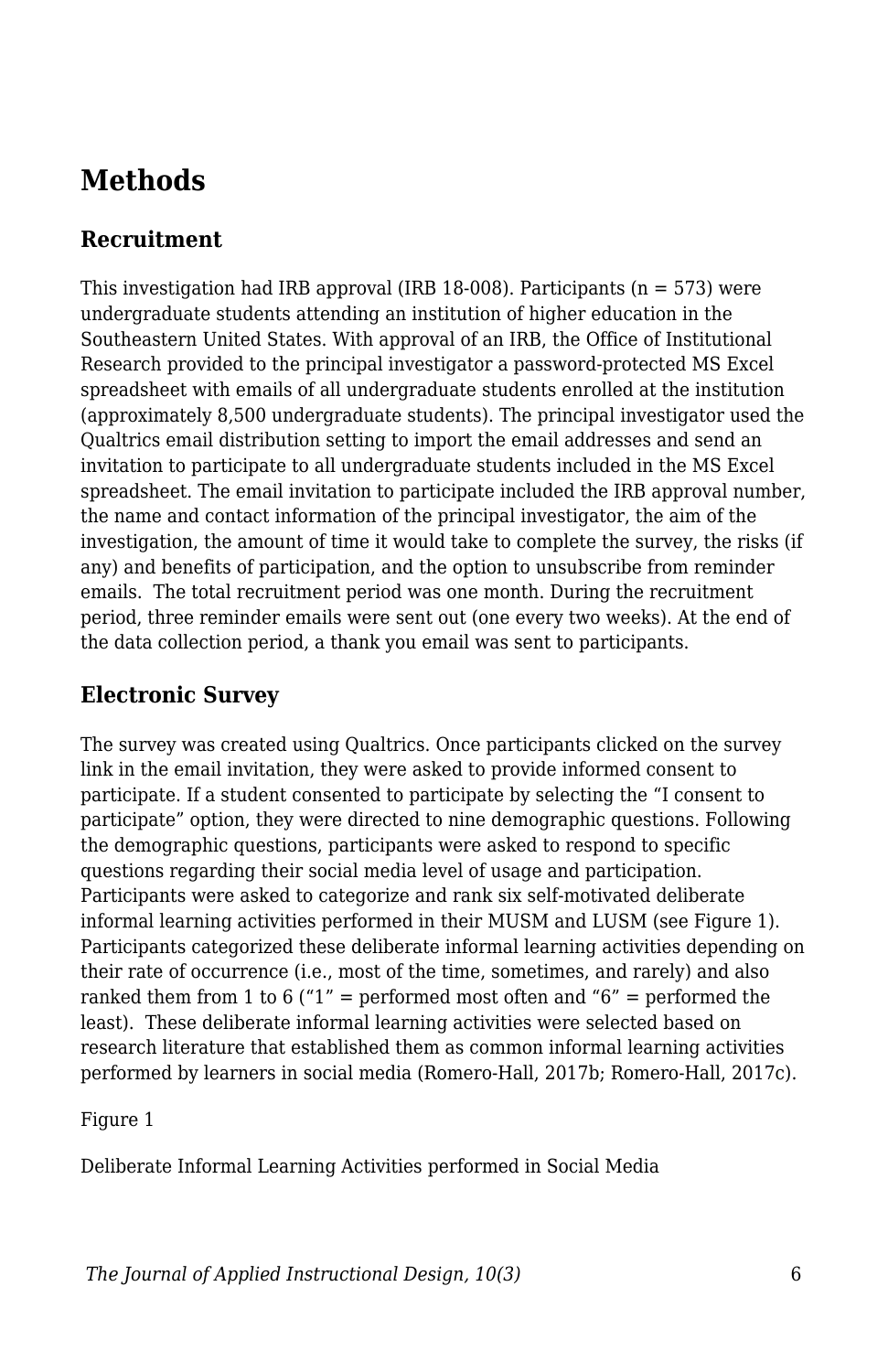

A list of deliberate informal learning activities

## **Demographics of Participants**

The investigation included participants who self-described as: males (n=129,  $23\%$ ), females (n=439, 77%), and third gender (n=3, 1%). Most participants were in the 18- to 24-year-old age range (n=559, 98%), and a small percentage of the participants were in the 25- to 34-year-old age range (n=12, 2%). Based on their ethnicity, participants were White Caucasian  $(n = 393, 69\%)$ , Latinx or Hispanic (n=77, 13%), Black or African American (n=45, 8%), Asian or Pacific Islander (n=29, 5%), or other (n= 27, 5%).

As part of the demographic information, the electronic survey also included information related to the participants' academic standing and declared major. Participants belonged to the following academic standings: freshman (n=196, 34%), sophomore (n=120, 21%), junior (n=125, 22%), or seniors (n=132, 23%). Table 1 shows the academic majors that the participants belonged to at the time of the data collection. Overall, the participants in this investigation were undergraduate students studying a range of different academic majors.

Table 1

Academic Majors of the Participants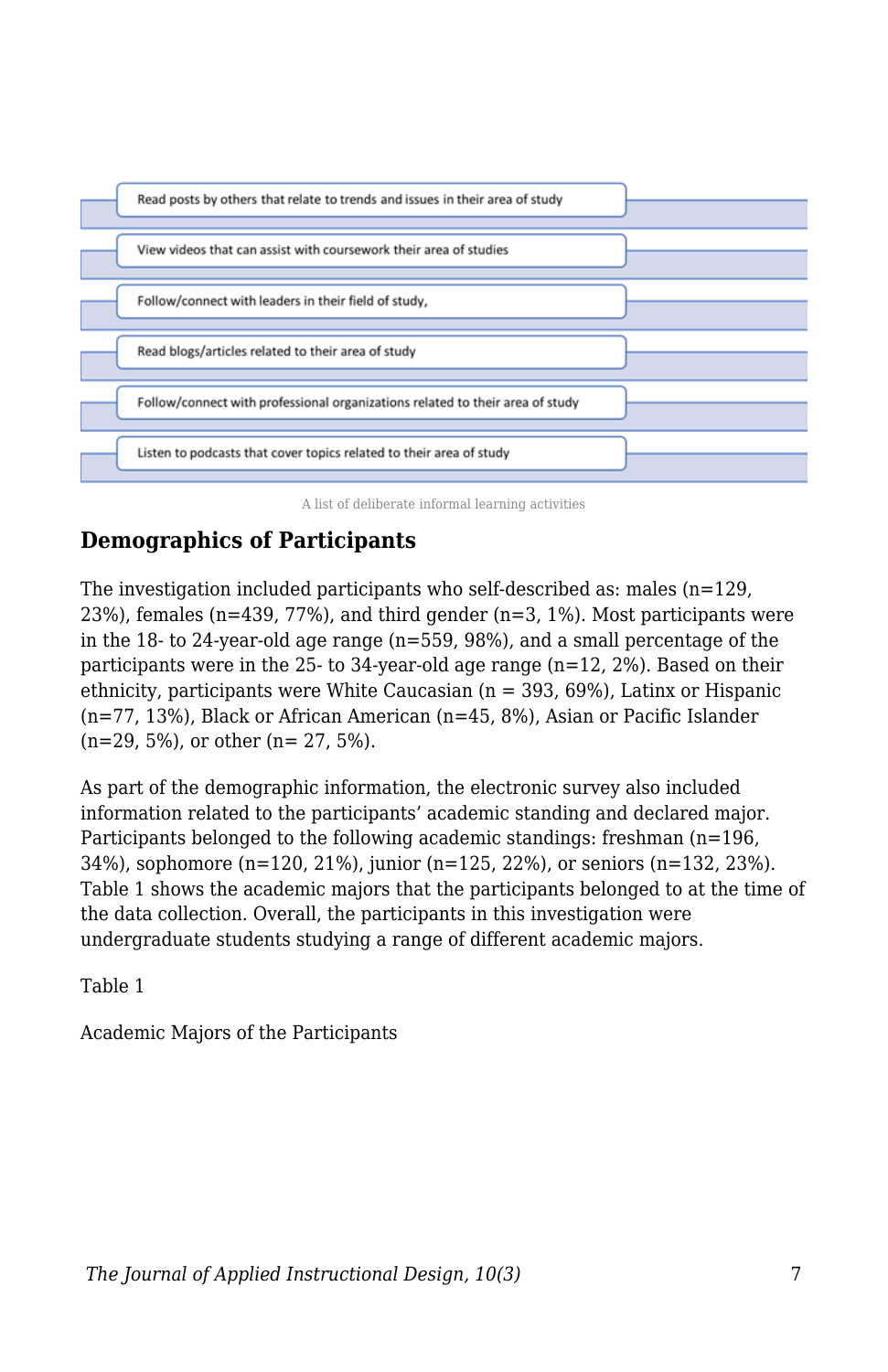| Majors                                     | <b>Total Number of Students</b> |
|--------------------------------------------|---------------------------------|
| <b>Public Health</b>                       | 45                              |
| <b>Business Information Technology</b>     | 43                              |
| Animation                                  | 37                              |
| Cybersecurity                              | 37                              |
| Marketing                                  | 29                              |
| <b>International Studies</b>               | 26                              |
| Non-degree seeking                         | 25                              |
| Advertising and Public Relations           | 21                              |
| Allied Health                              | 21                              |
| Management Information Systems             | 21                              |
| Philosophy                                 | 20                              |
| Mathematical Programming                   | 19                              |
| Sociology (Applied)                        | 13                              |
| Theatre                                    | 13                              |
| Finance                                    | 12                              |
| Financial Enterprise Systems               | 12                              |
| <b>Education - Secondary Biology</b>       | 11                              |
| Graphic Design                             | 11                              |
| <b>Environmental Science</b>               | 10                              |
| Psychology                                 | 10                              |
| Dance                                      | 9                               |
| <b>International Business</b>              | 9                               |
| New Media                                  | 8                               |
| <b>Liberal Studies</b>                     | 7                               |
| Criminology and Criminal Justice           | 6                               |
| Journalism                                 | 6                               |
| Undecided                                  | 5                               |
| Biochemistry                               | 5                               |
| Biology                                    | 5                               |
| Film and Media Arts                        | 5                               |
| Art Therapy                                | 4                               |
| Education - Elementary K-6                 | $\overline{4}$                  |
| <b>Education - Secondary Mathematics</b>   | 4                               |
| History                                    | $\overline{4}$                  |
| Human Performance                          | 4                               |
| Marine Chemistry                           | 4                               |
| Spanish                                    | $\overline{4}$                  |
| Music Education (K-12)                     | 3                               |
| Athletic Training                          | $\overline{2}$                  |
|                                            | 2                               |
| Chemistry<br>Economics                     | $\overline{2}$                  |
| Education - Secondary Social Sciences 2    |                                 |
| Music Theatre                              | $\overline{2}$                  |
| Nursing                                    | $\overline{a}$                  |
|                                            | $\mathbf{1}$                    |
| Education - Secondary English              | $\mathbf{1}$                    |
| English                                    | $\mathbf{1}$                    |
| Entrepreneurship                           | $\mathbf{1}$                    |
| Forensic Science                           | $\mathbf{1}$                    |
| Marine Science - Biology<br>Museum Studies | $\mathbf{1}$                    |
| Music                                      | $\mathbf{1}$                    |
| Writing                                    | $\mathbf{1}$                    |
|                                            |                                 |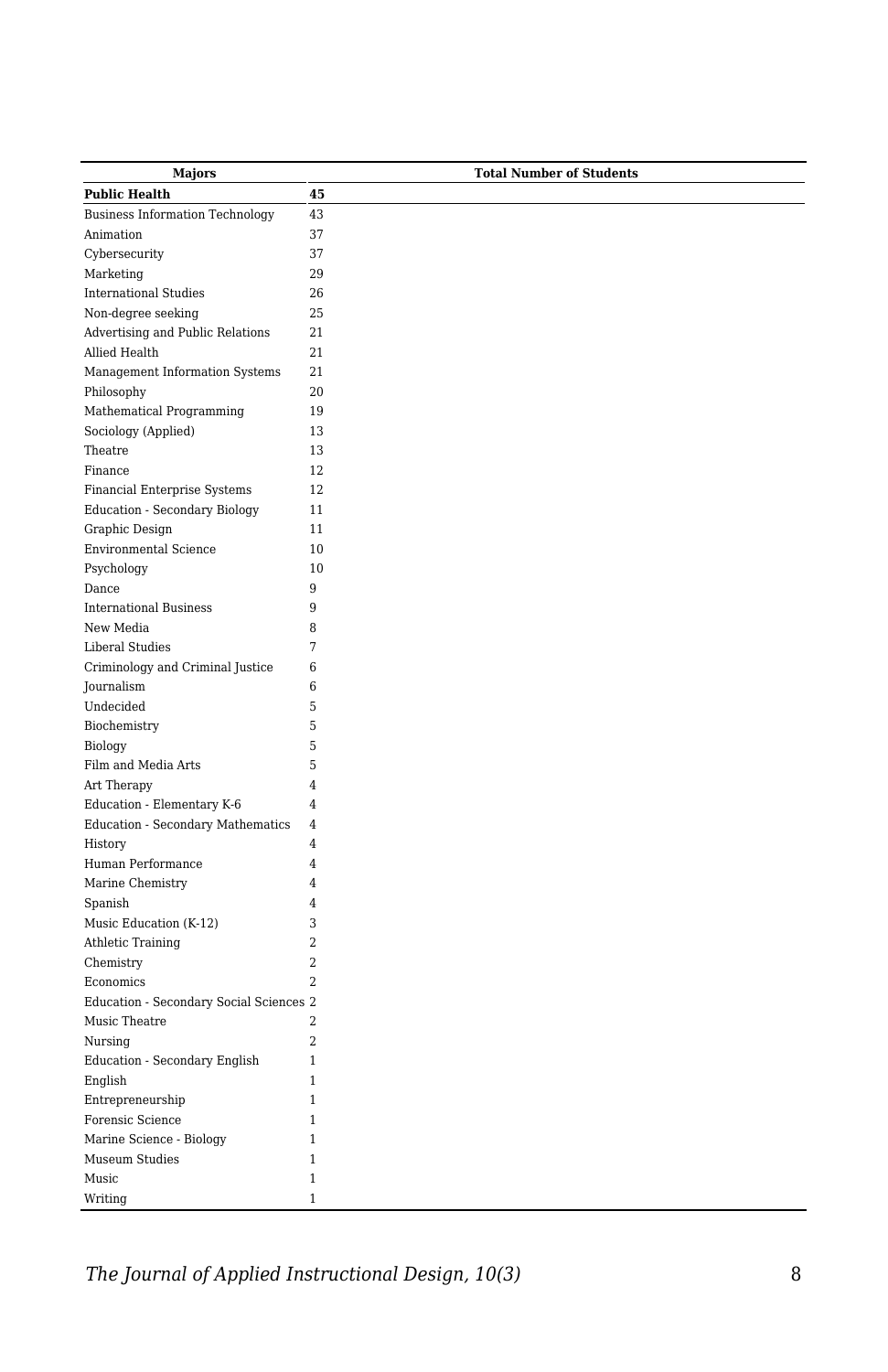The survey results indicated that the MUSM amongst the participants were Snapchat ( $n = 237, 41\%$ ) and Instagram ( $n = 216, 38\%$ ). A smaller percentage of participants considered Twitter ( $n = 48, 8\%$ ), Facebook ( $n = 41, 7\%$ ), and YouTube  $(n = 31, 5\%)$  their MUSM. The results also showed that Facebook  $(n = 245, 43\%)$ , Twitter ( $n = 181, 32\%$ ), and YouTube ( $n = 78, 14\%$ ) were consider the LUSM amongst the participants. A small number of participants considered Snapchat (n  $= 42$ , 7%) and Instagram (n  $= 27$ , 5%) their LUSM.

## **Data Analysis**

In order to determine if there is a significant difference between deliberate informal learning activities rankings in the MUSM and the LUSM, a Friedman test was performed. Friedman test is a non-parametric test for differences between groups when the dependent variable being measured is ordinal. Additionally, data analysis consisted of parametric statistical procedures. A two-way analysis of variance (ANOVA) was performed to examine the mean differences between the number of deliberate informal learning carried out by participants based on their social media preferences and the rate of occurrence preference.

## **Results**

## **Deliberate Informal Learning Activities Performed by Undergraduate Students in their MUSM**

A Friedman test was run to determine if there were differences in the rankings of informal learning activities performed by undergraduate students while logged in to their MUSM. The dependent variable was measured on an ordinal level using a 6-point scale ranking category explaining how often they would perform a specific informal learning activity. All assumptions required for the analysis were met. Pairwise comparisons were performed with a Bonferroni correction for multiple comparisons. The analysis of the data indicated that there was a statistically significant difference between the rankings given by undergraduate students to deliberate informal learning activity carried out while logged in to their MUSM,  $\chi$ 2(5) = 308.006,  $p = .000$  (see Table 2). Post hoc analysis revealed a statistically significant difference between rankings of the deliberate informal learning activities (see Table 3).

Table 2

Descriptive Statistics of the Deliberate Informal Learning Activities in the MUSM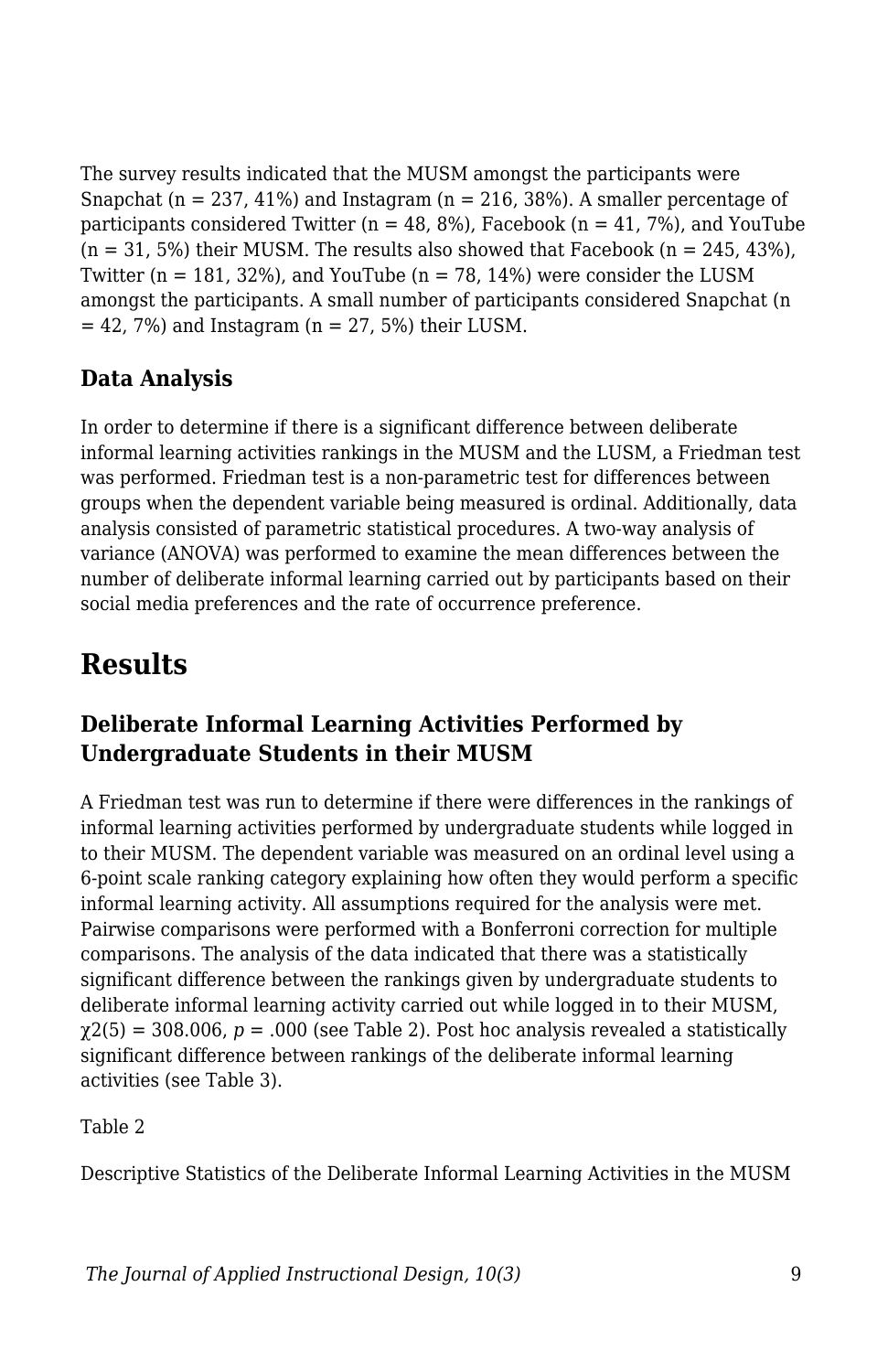|                                                     |   | <b>MUSM</b>    |         |                   |  |
|-----------------------------------------------------|---|----------------|---------|-------------------|--|
| <b>Deliberate Informal Learning Activity</b>        | n | <b>Mean SD</b> |         | Median<br>Ranking |  |
| Read posts that relate to their area of study       |   | 573 2.64       | 1.722 2 |                   |  |
| View videos that can assist with coursework         |   | 573 3.84       | 1.732.4 |                   |  |
| Follow/connect with leaders in their field of study |   | 573 3.60       | 1.5674  |                   |  |
| Read blogs/articles related to their area of study  |   | 573 3.22       | 1.5123  |                   |  |
| Follow/connect with professional organizations      |   | 573 3.27       | 1.519 3 |                   |  |
| Listen to podcasts related to their area of study   |   | 573 4.44       | 1.622 5 |                   |  |

#### Table 3

Pairwise Comparisons between the Rankings of the Deliberate Informal Learning Activities in the MUSM

| <b>Deliberate Informal Learning Activities</b>      | Mdn | Sig. |
|-----------------------------------------------------|-----|------|
| Read posts that relate to their area of study       | 2   |      |
| Read blogs/articles related to their area of study  | 3   | .000 |
| Follow/connect with professional organizations      | 3   | .000 |
| Follow/connect with leaders in their field of study | 4   | .000 |
| View videos that can assist with coursework         | 4   | .000 |
| Listen to podcasts related to their area of study   | 5   | .000 |
| Read blogs/articles related to their area of study  | 3   |      |
| Follow/connect with leaders in their field of study | 4   | .010 |
| View videos that can assist with coursework         | 4   | .000 |
| Listen to podcasts related to their area of study   | 5   | .000 |
| Follow/connect with professional organizations      | 3   |      |
| Follow/connect with leaders in their field of study | 4   | .047 |
| View videos that can assist with coursework         | 4   | .000 |
| Listen to podcasts related to their area of study   | 5   | .000 |
| Follow/connect with leaders in their field of study | 4   |      |
| Listen to podcasts related to their area of study   | 5   | .000 |
| View videos that can assist with coursework         | 4   |      |
| Listen to podcasts related to their area of study   | 5   | .000 |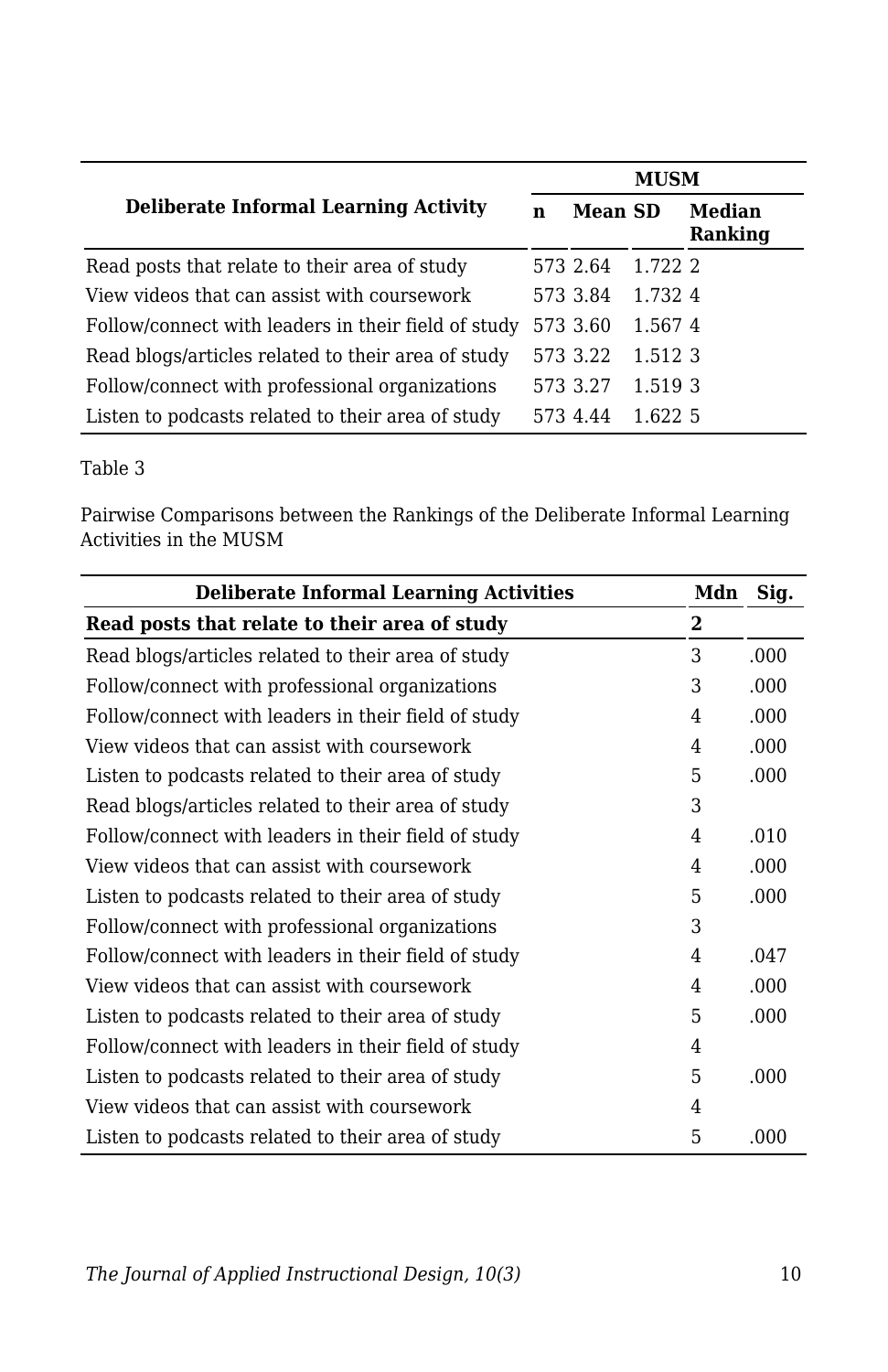### **Deliberate Informal Learning Activities Performed by Undergraduate Students in their LUSM**

A Friedman test was run to determine if there were differences in the rankings of informal learning activities performed by undergraduate students while logged in to their LUSM. The dependent variable was measured on an ordinal level using a 6-point scale ranking category explaining how often they would perform a specific informal learning activity. All assumptions required for the analysis were met. Pairwise comparisons were performed with a Bonferroni correction for multiple comparisons. The analysis of the data indicated that there was a statistically significant difference between the ranks given to deliberate informal learning activity carried out in their LUSM,  $\gamma$ 2(5) = 255.478,  $p = .000$  (see Table 4). Post hoc analysis revealed a statistically significant difference between rankings of the deliberate informal learning activities (see Table 5).

#### Table 4

Descriptive Statistics of the Deliberate Informal Learning Activities in the LUSM

|                                                     | <b>LUSM</b> |                |         |                   |
|-----------------------------------------------------|-------------|----------------|---------|-------------------|
| <b>Deliberate Informal Learning Activity</b>        | n           | <b>Mean SD</b> |         | Median<br>Ranking |
| Read the posts that relate to their area of study   |             | 573 2.89       | 1.877 2 |                   |
| View videos that can assist with coursework         |             | 573 3.23       | 1.759 3 |                   |
| Follow/connect with leaders in their field of study |             | 573 3.41       | 1.437.3 |                   |
| Read blogs/articles related to their area of study  |             | 573 3.27       | 1.463 3 |                   |
| Follow/connect with professional organizations      |             | 573 3.69       | 1.501 4 |                   |
| Listen to podcasts related to their area of study   |             | 573 4.51       | 1.701.5 |                   |

#### Table 5

Pairwise Comparisons between the Rankings of the Deliberate Informal Learning Activities in the LUSM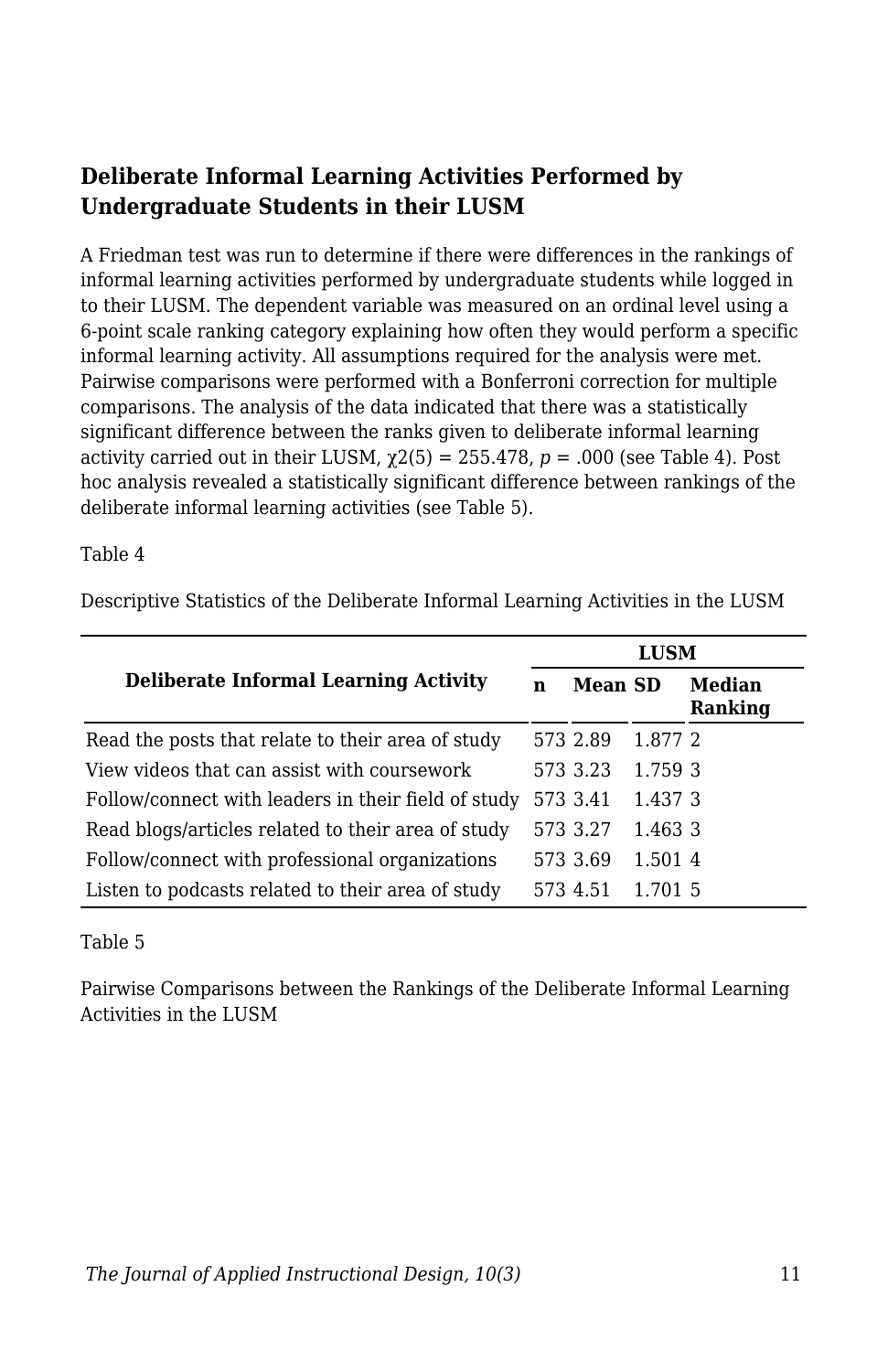| <b>Deliberate Informal Learning Activity</b>        | Mdn | Sig. |
|-----------------------------------------------------|-----|------|
| Read posts that relate to their area of study       | 2   |      |
| View videos that can assist with coursework         | 3   | .036 |
| Read blogs/articles related to their area of study  | 3   | .010 |
| Follow/connect with leaders in their field of study | 3   | .000 |
| Follow/connect with professional organizations      | 4   | .000 |
| Listen to podcasts related to their area of study   | 5   | .000 |
| View videos that can assist with coursework         | 3   |      |
| Follow/connect with professional organizations      | 4   | .000 |
| Listen to podcasts related to their area of study   | 5   | .000 |
| Read blogs/articles related to their area of study  | 3   |      |
| Follow/connect with professional organizations      | 4   | .002 |
| Listen to podcasts related to their area of study   | 5   | .000 |
| Follow/connect with leaders in their field of study | 3   |      |
| Listen to podcasts related to their area of study   | 5   | .000 |
| Follow/connect with professional organizations      | 4   |      |
| Listen to podcasts related to their area of study   | 5   | .000 |

### **Social Media Preference and Rate of Occurrence of Informal Learning Activities**

A two-way analysis of variance (ANOVA) was conducted to examine the effect of social media preference and rate of occurrence of deliberate informal learning activities carried out by the participants. The independent variables were the social media preference (i.e., MUSM or LUSM) and rate of occurrence preferences (i.e., most of the time, sometimes, or rarely). The dependent variable was the number of deliberate informal learning activities carried out by the participants. There results of the two-way ANOVA showed that there was a statistically significant interaction between the social media preference and rate of occurrence of deliberate informal learning activities carried out by the participants, F (2, 3563) = 356.344, *p* = .000 (see Figure 2).

Figure 2

Estimated Marginal Means by Rate of Occurrence and Social Media Preference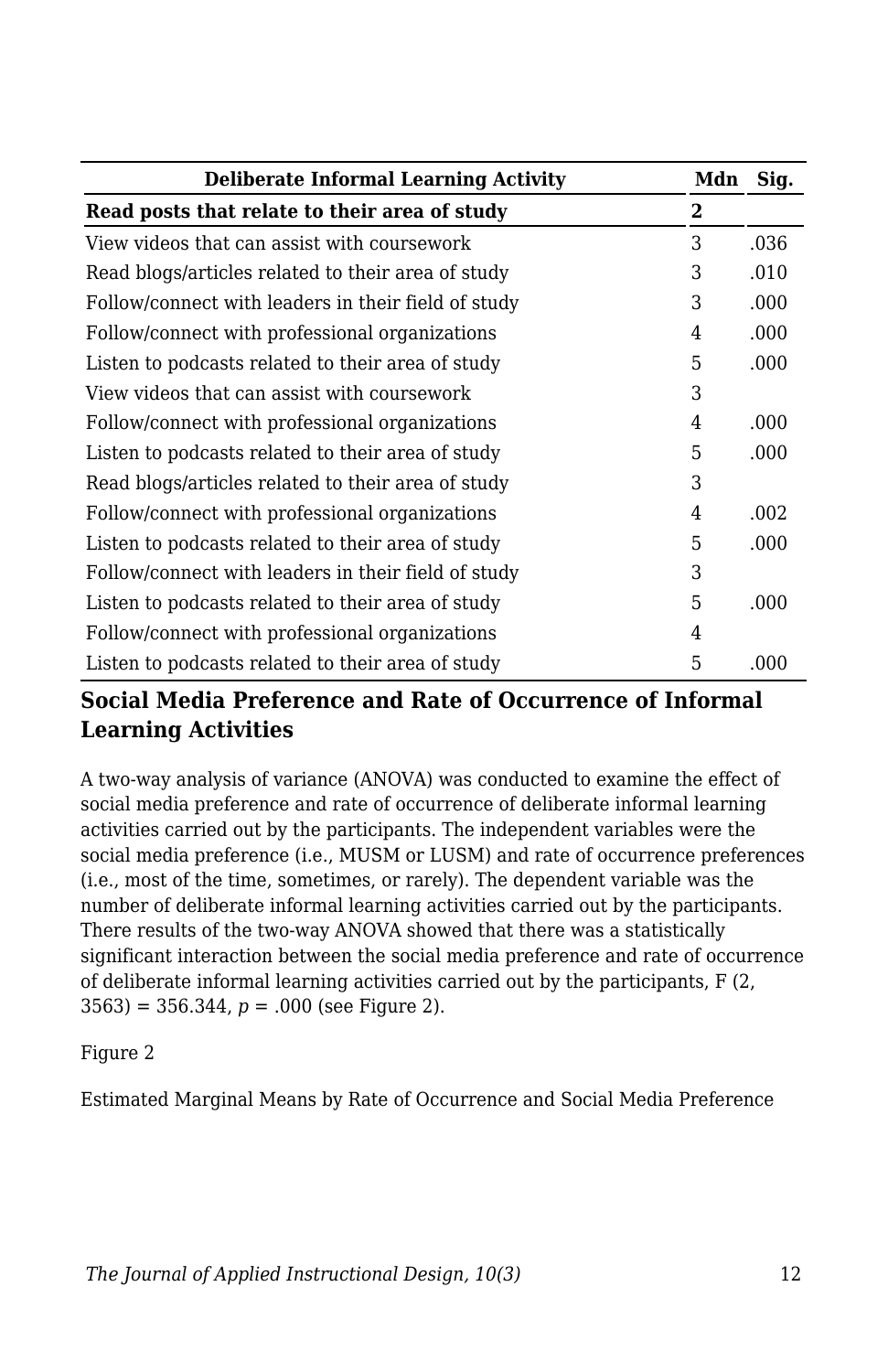

A table showing social media preference

## **Discussion**

The aim of this investigation was to explore which deliberate informal learning activities are performed by undergraduate students while participating in online social communities for personal purposes. The results of this investigation are critical because they allow us to more clearly see the landscape of knowledge creation and learning experiences in the digital age. The outcomes support the social nature (Vygotsky, 1978) and information flow (Siemens, 2005) of learning experiences in digital settings, in particular of informal learning endeavors in online social communities.

An analysis of the rankings provided by undergraduate students for the different deliberate informal learning activities performed in their MUSM showed that *listening to podcasts related to their area of study, following professional organizations,* and *connecting with leaders in their field of study* were ranked higher than other activities*.* The results also showed evidence of statistically significant differences in the ranking provided to the informal learning activities performed by undergraduate students in their LUSM. *Listening to podcasts related to their area of study, viewing videos that can assist with coursework*, and *following professional organizations* were ranked higher than the other deliberate informal learning activities*.*

A growing amount of research demonstrate that podcast use has been steadily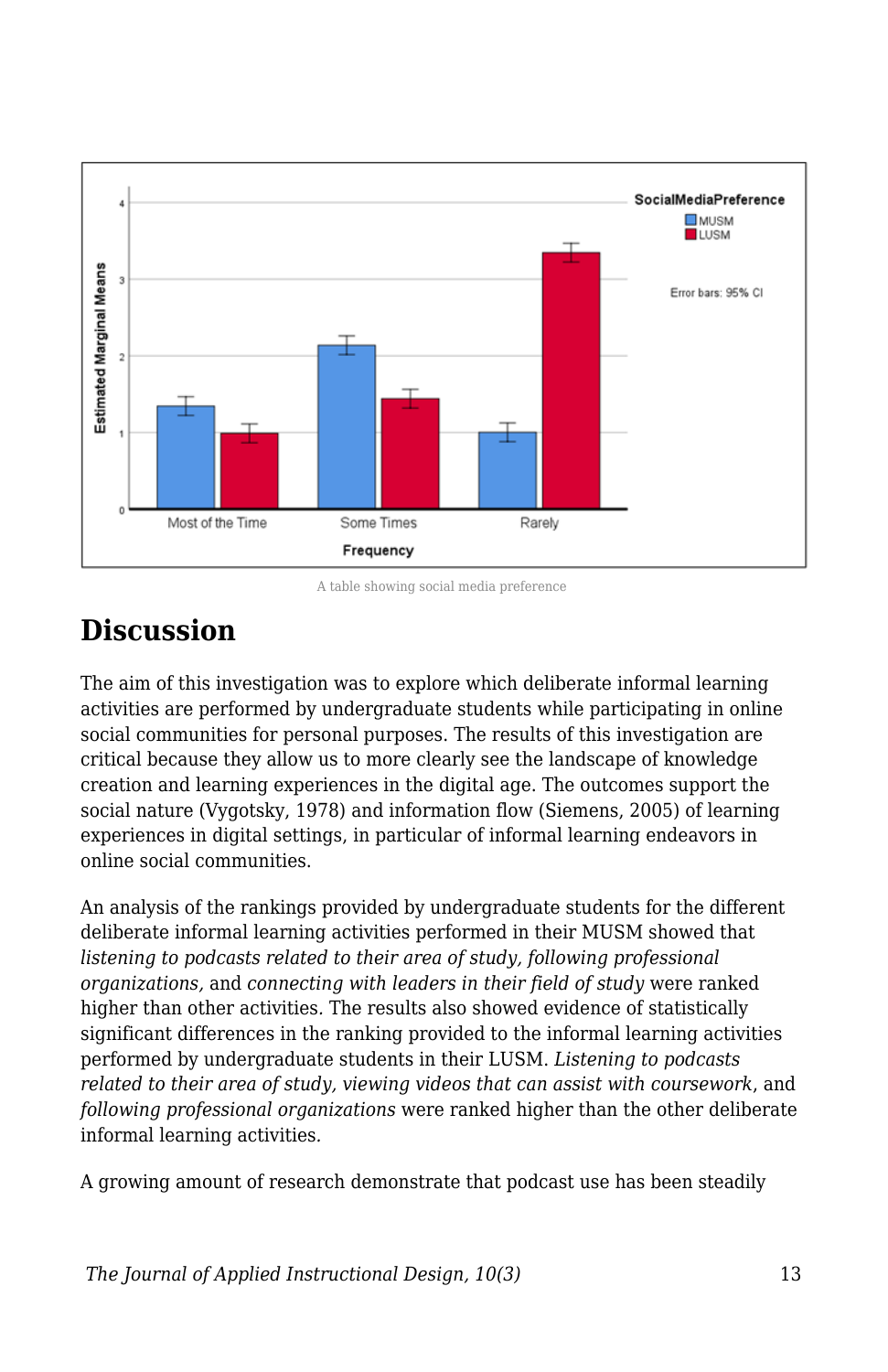increasing over time (Bratcher, 2020). Approximately, 80 million Americans are now weekly podcast listeners, which is a 17% increase from 2020. Additionally, podcast listeners are now more diverse than ever, as 57% are White, 16% are Latinx, 13% are African American, 4% are Asian, and 10% are from other background (The Infinite Dial 2021, 2021). The findings also show that undergraduate students connect with professional organizations using social media. The reality is that professional organizations no longer rely solely on inperson meetings to engage with their memberships (Ritzhaupt et al., 2020). Instead, professional organizations are providing informal and supportive communication through the use of social media to improve member engagement (Wang et al., 2020).

The results also highlight the popularity of viewing videos shared in online social communities for informal learning. The Internet has facilitated and enabled selfdirected, independent, and informal learning using video hosting and sharing platforms such as YouTube. An investigation conducted by Tan (2013) determined that videos shared on YouTube served to extend learners interactions with each other outside of the classroom and in some cases facilitated interactions that would not previously have happened. The outcomes of this investigation showcase that, regardless of the social media preference (i.e., MUSM or LUSM), learners deliberately engage in informal instruction in which they can exchange with others and absorb information from other individuals. Similar to the knowledge ecosystem model described by Miller et al. (2017), undergraduates students interact with an informal sphere of learning that considers both an outer focus with humans, tools, cultures, environments, and texts and inner focus that includes knowledge and information resources. Today, learners at all educational levels are regularly accessing digital and networked technologies to seek information and they are also active co-creators of content (Dabbagh & Kitsantas, 2012).

### **Significance of this Research**

Data from 2021 shows that globally there are approximately 4.2 billion social media users (Global Social Media Stats). In the United States, as of 2021, 72% of Americans use social media sites (Pew Research Center, 2021). People are using social media to engage with others (Romero-Hall, 2017a) and to engage in informal learning experiences (Rehm & Notten, 2016; Tucker, 2019; Chen & Bryer, 2012; Fox & Ralston, 2016; Garcia et al., 2015; Russo et al., 2009). Knowing which types of deliberate informal learning activities undergraduate students engage in benefits instructors in institutions of higher education. It can enable instructors, regardless of the discipline of study, to connect academic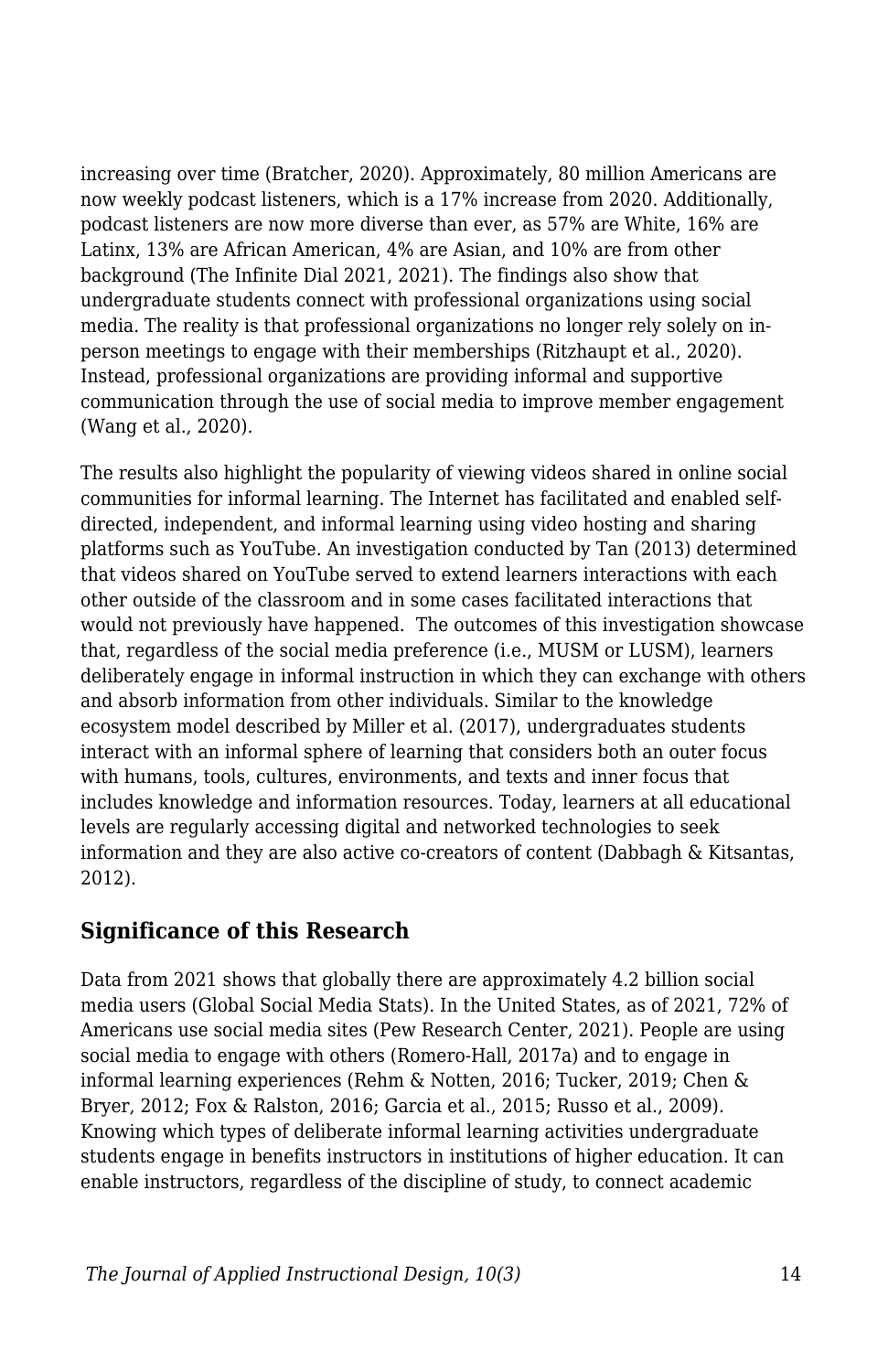assignments with those informal learning activities that undergraduate students are already performing for personal purposes. Ideally, instructors aim to nurture learners that engage in a personalized and self-directed journey bridging formal, non-formal, and informal learning experiences as part of a *lifelong learning ecology* (Sangrà et al., 2019).

Additionally, gaining insights into the types of informal learning activities that undergraduate students are performing in the MUSM and LUSM illustrates worthwhile activities that social media users engage in while using these platforms. Today there is still a tremendous amount of skepticism toward the use of social media due to well established and researched risks (Eckberg et al., 2018; Shensa et al., 2016; Whaite et al., 2018). Yet, it is equally important to acknowledge how and when adequate uses of these affinity spaces can have a positive purpose. This investigation helps us gain an understanding on how this specific population, undergraduate students, use social media in their everyday lives. As the number of users of social media continues to grow and evolve, these platforms have a more prevalent presence in our lives. Gaining an understanding of their impact, positive or negative, increases our awareness of their role in education for both formal and informal experience.

## **Future Research**

Further research related to informal learning activities in social media can focus on other age groups (i.e., teenagers, tweens) or learners in specific majors. It can also consider similar research in a different type of higher education institution, perhaps a large public university or historically black colleges and universities (HBCU). Last, future research should aim to include qualitative elements that shed light on undergraduate students' other types of informal learning activities.

## **References**

Benjamin, R. (2019). *Race after technology*. Polite Press.

- Bratcher, T.R. (2020). Toward a deeper discussion: A survey analysis of podcasts and personalized politics. *Atlantic Journal of Communication*. https://doi.org/[10.1080/15456870.2020.1862846](https://doi-org.esearch.ut.edu/10.1080/15456870.2020.1862846)
- Carpenter, J., & Krutka, D. (2014). How and why educators use Twitter: A survey of the field. *Journal of Research on Technology in Education, 46*, 414-434. [https://edtechbooks.org/-yXJE](https://doi.org/10.1080/15391523.2014.925701)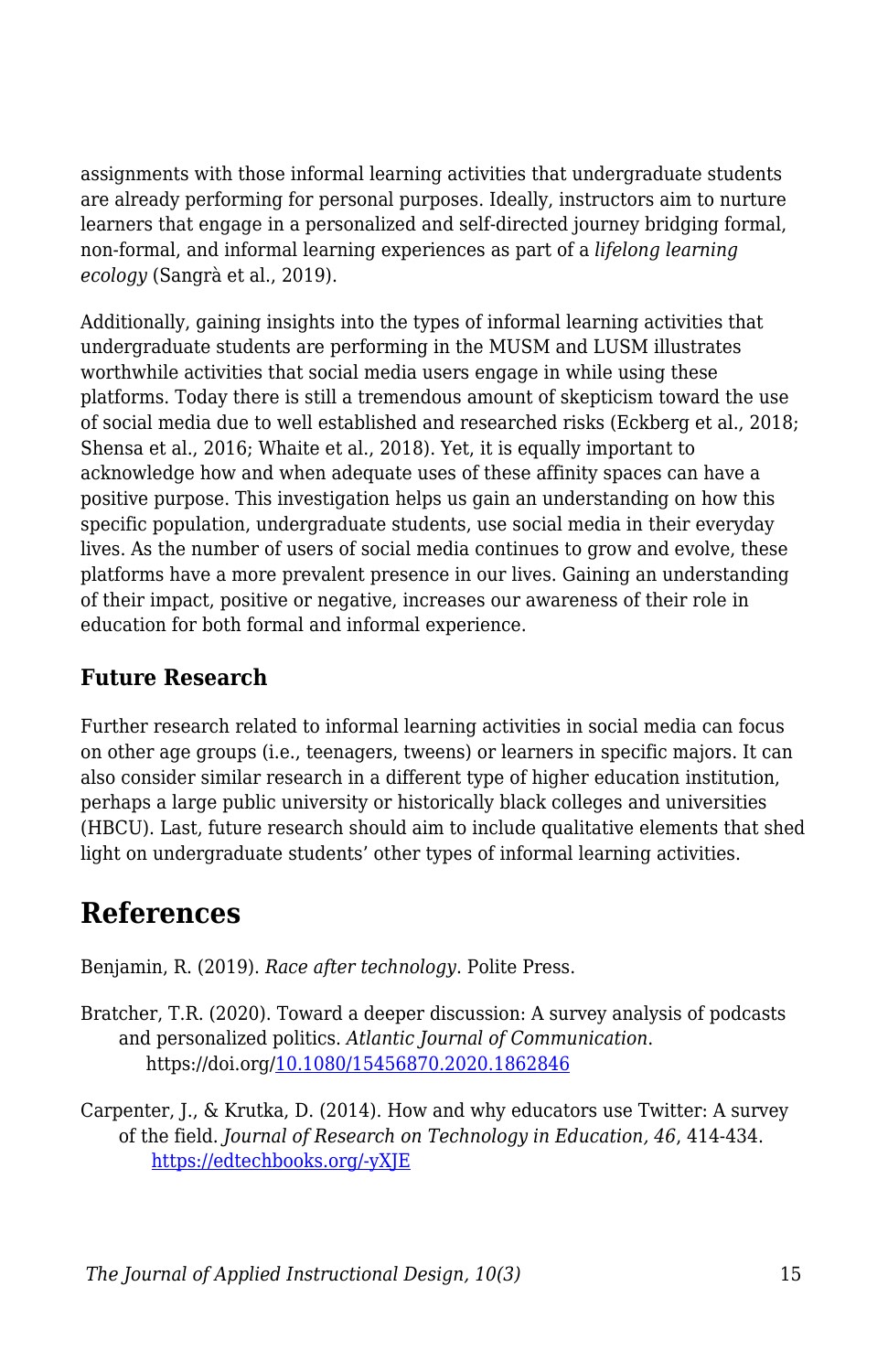- Chen, B., & Bryer, T. (2012). Investigating instructional strategies for using social media in formal and informal learning. *International Review of Research in Open & Distance Learning, 13*(1), 87-104. [https://edtechbooks.org/-FrS](https://doi.org/10.19173/irrodl.v13i1.1027)
- Dabbagh, N., & Kitsantas, A. (2012). Personal learning environments, social media, and self-regulated learning: A natural formula for connecting formal and informal learning. *The Internet and Higher Education, 15*(1), 3-8. [https://edtechbooks.org/-arLz](http://dx.doi.org/10.1016/j.iheduc.2011.06.002)
- Eckberg, D.A., Densley, J., & Dexter, K. (2018). When legend becomes fact, tweet the legend: Information and misinformation in the age of social media*. Journal of Behavioral & Social Sciences*, *5*(3), 148-156.
- Eraut, M. (2004). Informal learning in the workplace. *Studies in Continuing Education*, *26*(2), 247–273. [https://edtechbooks.org/-Gao](https://doi.org/10.1080/158037042000225245)
- Fox, J., & Ralston, R. (2016). Queer identity online: Informal learning and teaching experiences of LGBTQ individuals on social media. *Computers in Human Behavior, 65*, 635-642. [https://edtechbooks.org/-xqtc](https://doi.org/10.1016/j.chb.2016.06.009)
- Gao, F., Luo, T., & Zhang, K. (2012). Tweeting for learning: A critical analysis of research on microblogging in education published in 2008-2011. *British Journal of Educational Technology, 43*(5), 783-801. [https://edtechbooks.org/-YnMV](http://dx.doi.org/10.1111/j.1467-8535.2012.01357.x)
- Garcia, E., Elbeltagi, I.M., Dungay, K. and Hardaker, G. (2015). Student use of Facebook for informal learning and peer support. *International Journal of Information and Learning Technology, 32*(5), 286-299. [https://edtechbooks.org/-UbZd](https://doi.org/10.1108/IJILT-09-2015-0024)
- Data Reportal. (2021, March 31). *Global Social Media* Stats. Retrieved April 13, 2021 from [https://edtechbooks.org/-doht](https://datareportal.com/social-media-users)
- Greenhalgh, S. P., & Koehler, M. J. (2017). 28 days later: Twitter hashtags as "just in time" teacher professional development. *TechTrends, 61*(3), 273-281. [https://edtechbooks.org/-Wwoq](http://dx.doi.org/10.1007/s11528-016-0142-4)
- Greenhow, C., & Lewin, C. (2016). Social media and education: reconceptualizing the boundaries of formal and informal learning. *Learning, Media and Technology, 41*(1), 6-30. [https://edtechbooks.org/-zxeQ](http://dx.doi.org/10.1080/17439884.2015.1064954)
- Gosse, C., Veletsianos, G., Hodson, J., Houlden, S., Dousay, T., Lowenthal, P. & Hall, N. (2021). The hidden costs of connectivity: Nature and effects of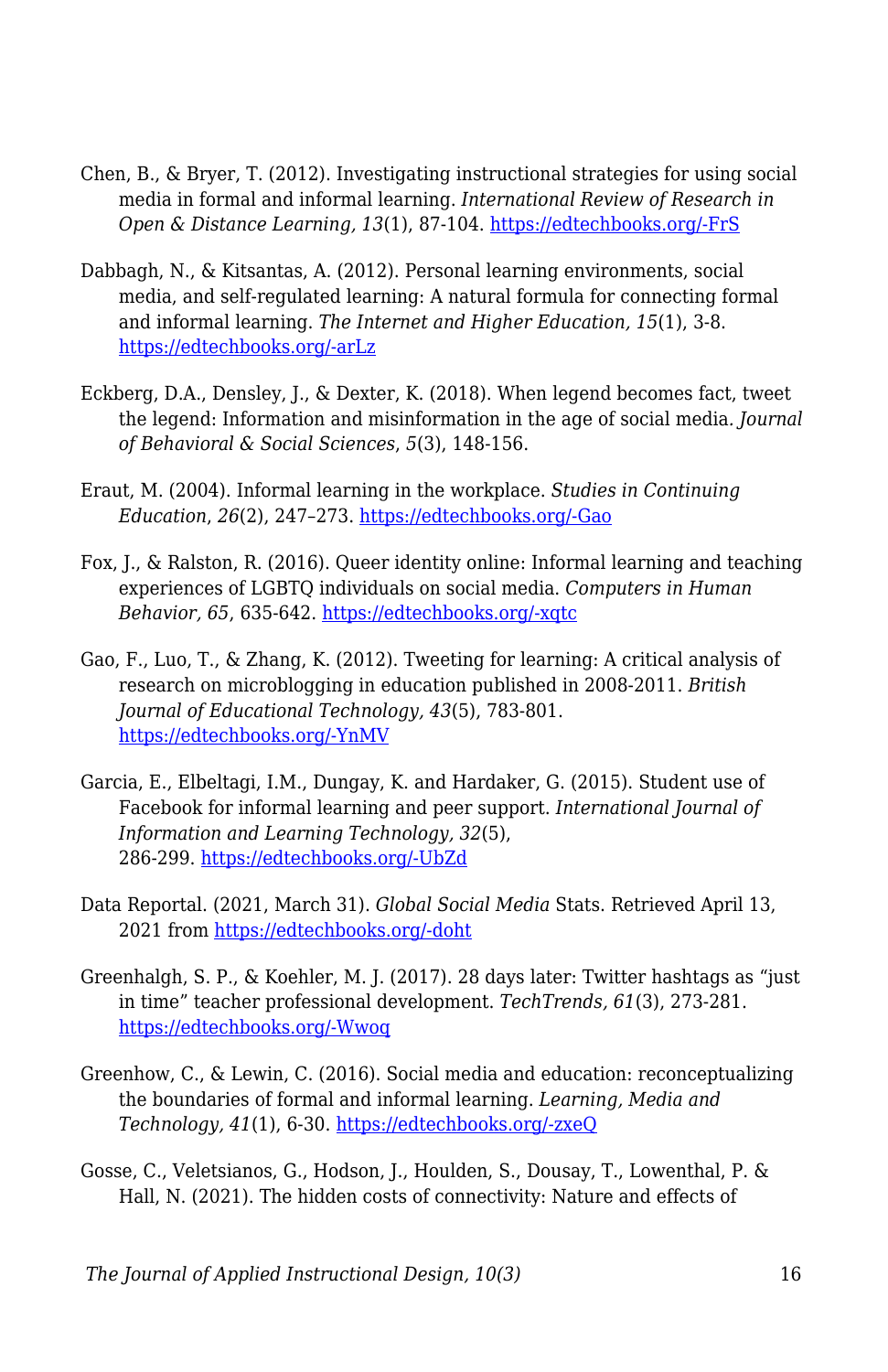scholars' online harassment, *Learning, Media and Technology*. [https://edtechbooks.org/-sioi](http://dx.doi.org/10.1080/17439884.2021.1878218)

- Krutka, D. G., Manca, S., Galvin, S., Greenhow, C., Koehler, M., & Askari, E. (2019). Teaching "against" social media: Confronting of profit in the curriculum. *Teachers College Record, 121*(14), 1–19. [https://edtechbooks.org/-JHKU](https://www-tcrecord-org.esearch.ut.edu/library)
- Lau, W. W. F. (2017). Effects of social media usage and social media multitasking on the academic performance of university students. *Computers in Human Behavior*, *68*, 286–291. [https://edtechbooks.org/-RcAF](https://doi-org.esearch.ut.edu/10.1016/j.chb.2016.11.043)
- Manca, S., & Ranieri, M. (2016). Facebook and the others. Potentials and obstacles of social media for teaching in higher education. *Computers & Education, 95*, 216-230. [https://edtechbooks.org/-HEYUF](https://doi.org/10.1016/j.compedu.2016.01.012)
- Manca, S., & Ranieri, M. (2017). Implications of social network sites for teaching and learning. Where we are and where we want to go. *Education and Information Technologies, 22*(2), 605-622. [https://edtechbooks.org/-VyCA](http://dx.doi.org/10.1007/s10639-015-9429-x)
- Miller, F., Partridge, H., Bruce, C. & Hemmings, B. (2017). Designing informal learning experiences for early career academics using a knowledge ecosystem model. *Journal of Further and Higher Education, 41*(5), 692-705. [https://edtechbooks.org/-LCRo](http://dx.doi.org/10.1080/0309877X.2016.1177165)
- Moore, A. (2016). *The business of informal learning: A survey of instructional design and performance improvement practitioners* [Doctoral dissertation Florida State University]. DigiNole: FSU's Digital Repository. [https://edtechbooks.org/-Gef](http://purl.flvc.org/fsu/fd/FSU_FA2016_Moore_fsu_0071E_13493)
- Pew Research Center. (2021, April 26). *Demographics of social media users and adoption in the United States*. Pew Research Center: Internet, Science & Tech. Retrieved April 1, 2021, from [https://edtechbooks.org/-zJgI](https://www.pewresearch.org/internet/fact-sheet/social-media)
- Rehm, M., & Notten, A. (2016). Twitter as an informal learning space for teachers!? The role of social capital in Twitter conversations among teachers. *Teaching and Teacher Education, 60*, 215-223. [https://edtechbooks.org/-Cryr](https://doi.org/10.1016/j.tate.2016.08.015)
- Richter, D., Kunter, M., Klusmann, U., Lüdtke, O., & Baumert, J. (2011). Professional development across the teaching career: Teachers' uptake of formal and informal learning opportunities. *Teaching and Teacher Education, 27*(1), 116-126. [https://edtechbooks.org/-vdbk](https://doi-org.esearch.ut.edu/10.1016/j.tate.2010.07.008)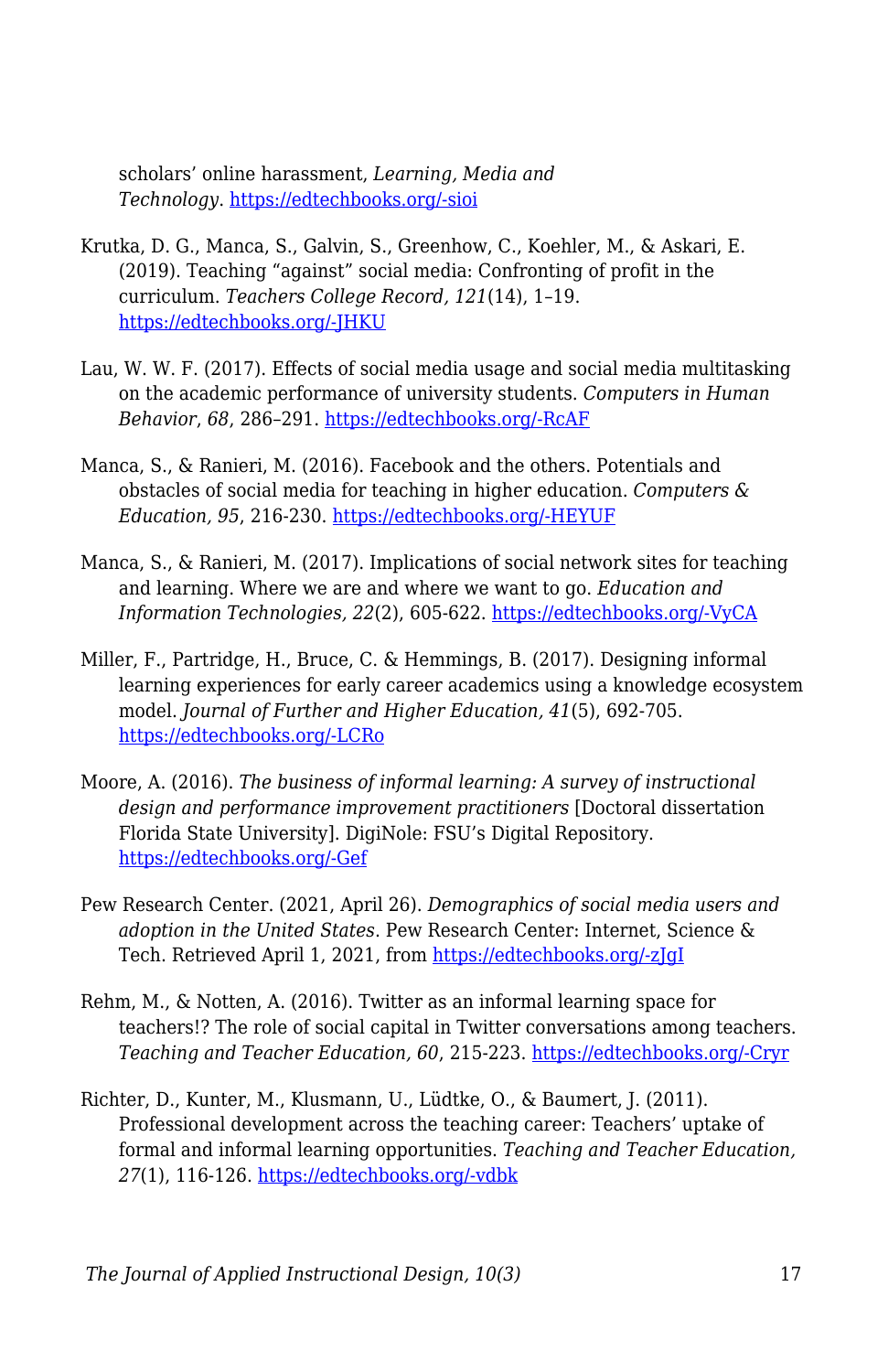- Ritzhaupt, A. D., Stefaniak, J., Conklin, S., & Budhrani, K. (2020). A study on the services motivating instructional designers in higher education to engage in professional associations: Implications for research and practice. *The Journal of Applied Instructional Design, 9*(2). https://dx.doi.org/10.51869/92adrjssckb
- Romero-Hall, E.J. (2017a). Social media in higher education: Enriching graduate students' professional growth outside the classroom. In S. Şad & M. Ebner (Eds.), *Digital Tools for Seamless Learning,* pp. 255-277. IGI Global.
- Romero-Hall, E.J. (2017b). Posting, sharing, networking, and connecting: Use of social media content by graduate students. *TechTrends, 61* (6), 580-588. [https://edtechbooks.org/-eoSM](https://doi.org/10.1007/s11528-017-0173-5)
- Romero-Hall, E.J. (2017c). Active user or lurker? A phenomenological investigation of graduate students in social media spaces. *International Journal of Social Media and Interactive Learning Environments, 5*(4), 326-340. [https://edtechbooks.org/-VzEP](https://doi.org/10.1504/IJSMILE.2017.10012109)
- Russo, A., Watkins, J., & Groundwater‐Smith, S. (2009). The impact of social media on informal learning in museums. *Educational Media International, 46*(2), 153-166. [https://edtechbooks.org/-iUkq](https://doi.org/10.1080/09523980902933532)
- Sangrà, A., Raffaghelli, J. E., & Veletsianos, G. (2019). Lifelong learning Ecologies: Linking formal and informal contexts of learning in the digital era. *British Journal of Educational Technology, 50*(4), 1615–1618. [https://edtechbooks.org/-QrWr](https://doi.org/10.1111/bjet.12828)
- Shensa, A., Sidani, J., Lin, L., Bowman, N. D., & Primack, B. (2016). Social media use and perceived emotional support among U.S. young adults. *Journal of Community Health*, *41*(3), 541–549. [https://edtechbooks.org/-umRo](https://doi.org/10.1007/s10900-015-0128-8)
- Siemens, G. (2005). Connectivism: A learning theory for the digital age. International Journal of Instructional Technology and Distance Learning, 2(1), 3-10. [https://edtechbooks.org/-yfK](http://www.itdl.org/Journal/Jan_05/article01.htm)
- Tan, E. (2013). Informal learning on YouTube: exploring digital literacy in independent online learning. *Learning, Media and Technology, 38*(4), 463-477. https://doi.org/[10.1080/17439884.2013.783594](https://doi-org.esearch.ut.edu/10.1080/17439884.2013.783594)
- Terry, C. A., Mishra, P., & Roseth, C. J. (2016). Preference for multitasking, technological dependency, student metacognition, & pervasive technology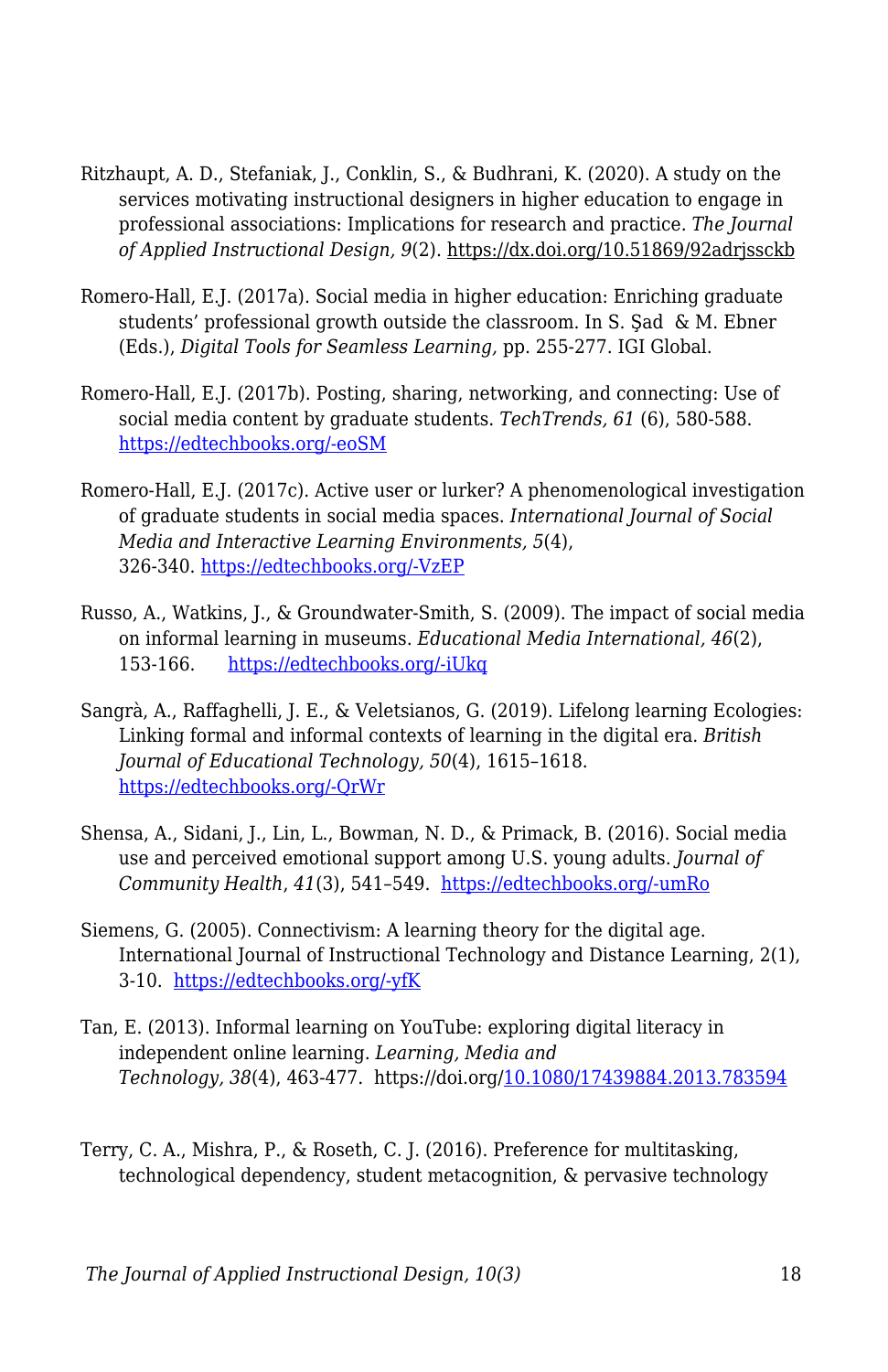use: An experimental intervention. *Computers in Human Behavior*, *65*, 241–251. [https://edtechbooks.org/-kKz](https://doi-org.esearch.ut.edu/10.1016/j.chb.2016.08.009)

- The Infinite Dial 2021. (2021). Edison Research. Retrieved April 1, 2021, [https://edtechbooks.org/-XqQL](https://www.edisonresearch.com/the-infinite-dial-2021-2/)
- Tucker, L. (2019). Educational professionals' decision making for professional growth using a case of Twitter adoption. *TechTrends, 63*(2), https://doi.org/133-148. 10.1007/s11528-018-0346-x
- Vygotsky, L. S. (1978). *Mind in society: The development of higher psychological processes*. Harvard University Press.
- Wang, P., Morgan, B., Packard, P., Goode, V., & Tola, D. (2020). Maximizing use of social media to improve member engagement in a professional organization. *AANA Journal, 88*(6), 473–478.
- Werquin, P. (2007). Moving mountains: Will qualifications systems promote lifelong learning? *European Journal of Education, 42*(4), 459-484. [https://edtechbooks.org/-uWv](https://doi.org/10.1111/j.1465-3435.2007.00327.x)
- Whaite, E. O., Shensa, A., Sidani, J. E., Colditz, J. B., & Primack, B. A. (2018). Social media use, personality characteristics, and social isolation among young adults in the United States. *Personality & Individual Differences*, *124*, 45–50. [https://edtechbooks.org/-bdfT](https://doi.org/10.1016/j.paid.2017.10.030)
- Wu, J.-Y. (2017). The indirect relationship of media multitasking self-efficacy on learning performance within the personal learning environment: Implications from the mechanism of perceived attention problems and self-regulation strategies. *Computers & Education*, *106*, 56–72. [https://edtechbooks.org/-EqQq](https://doi-org.esearch.ut.edu/10.1016/j.compedu.2016.10.010)

### **Acknowledgements**

This work was supported by The University of Tampa under a Research Innovation and Scholarly Excellence (RISE) Grant [GR0038].